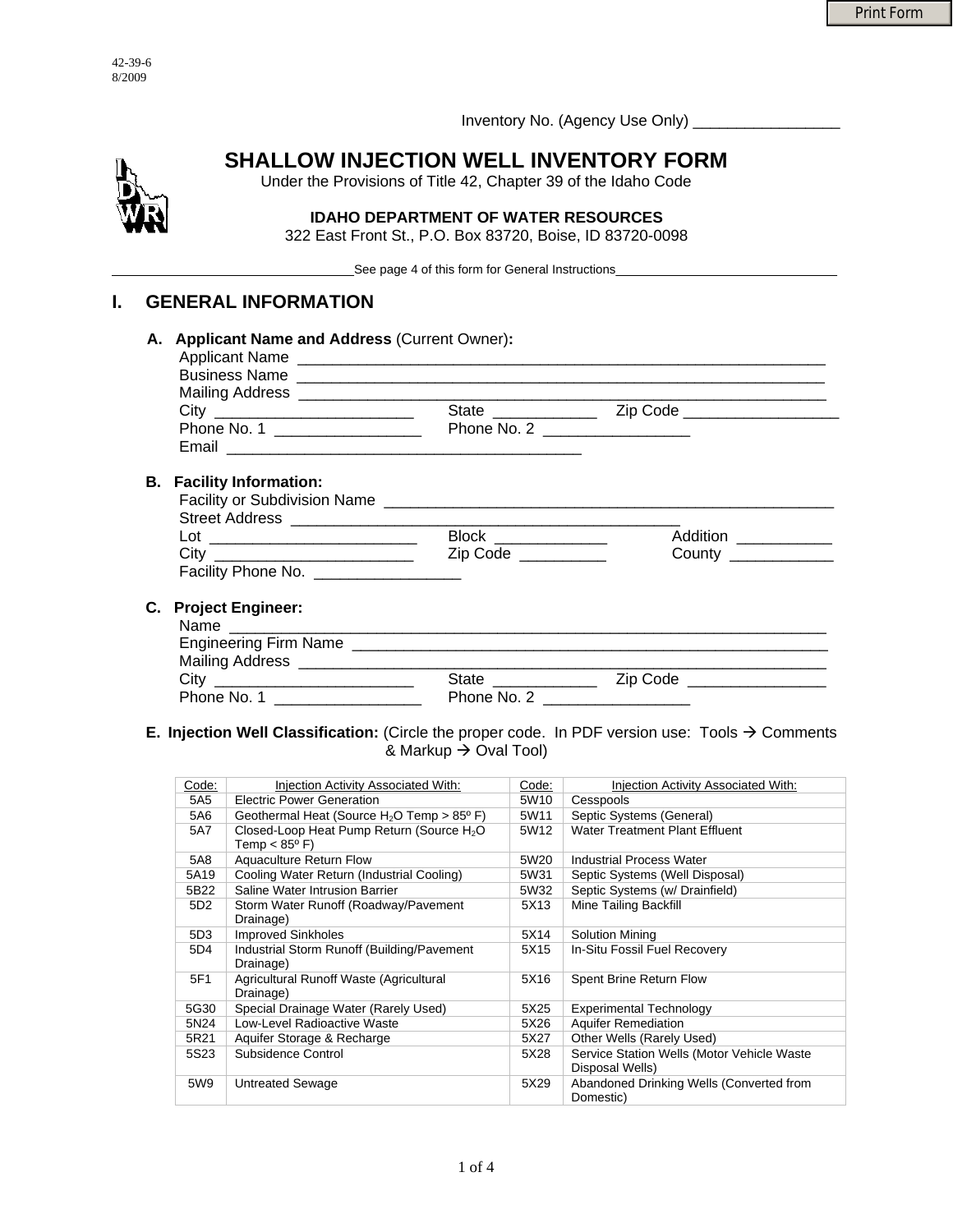## **II. TECHNICAL DATA**

|                                                                                                                      |    | A. Injection Well Name or ID from Construction Plans: _                                                                      |           |         |                                                                      |                                                                                    |                                  |  |  |
|----------------------------------------------------------------------------------------------------------------------|----|------------------------------------------------------------------------------------------------------------------------------|-----------|---------|----------------------------------------------------------------------|------------------------------------------------------------------------------------|----------------------------------|--|--|
|                                                                                                                      |    | <b>B.</b> Injection Well Design:<br><b>Infiltration Gallery</b><br>Cased Injection Well                                      |           |         | $\Box$ French Drain<br>Other ________<br>(include drawing with form) |                                                                                    | Pre-cast Open Bottom Dry Well    |  |  |
|                                                                                                                      |    | Construction Date (indicate Actual, Approximate or Anticipated): _______________                                             |           |         |                                                                      |                                                                                    |                                  |  |  |
|                                                                                                                      |    | C. Pre-Treatment:<br>Sediment Basin<br>Oil & Grease Trap                                                                     |           |         | <b>Sand Filtration</b><br>Sand & Grease Trap                         |                                                                                    | Vegetative Filter Strip or Swale |  |  |
| D. Injection Well Dimensions:                                                                                        |    |                                                                                                                              |           |         |                                                                      |                                                                                    |                                  |  |  |
|                                                                                                                      |    |                                                                                                                              |           |         |                                                                      | Length (ft) Width (ft) Depth (ft) (ft)                                             |                                  |  |  |
| <b>LOCATION INFORMATION</b><br>III.                                                                                  |    |                                                                                                                              |           |         |                                                                      |                                                                                    |                                  |  |  |
| A. Well Location: (Provide one of the following two options)                                                         |    |                                                                                                                              |           |         |                                                                      |                                                                                    |                                  |  |  |
|                                                                                                                      |    | 1) GPS Location (Datum = WGS84):<br>(You can check the accuracy of your GPS data with the "Well Diller's Locator Tool" here: |           |         |                                                                      |                                                                                    |                                  |  |  |
|                                                                                                                      |    | "www.idwr.idaho.gov/gisdata/mapserver.htm")                                                                                  |           |         |                                                                      |                                                                                    |                                  |  |  |
| 2) A USGS Topographic Map or aerial photo with the well location marked AND Township,<br>Range, Section information. |    |                                                                                                                              |           |         |                                                                      |                                                                                    |                                  |  |  |
|                                                                                                                      |    | <b>Township</b>                                                                                                              | Range     | Section | 1/4, 1/4, 1/4 Section                                                | $\frac{1}{4}$ , $\frac{1}{4}$ Section                                              | 1⁄4 Section                      |  |  |
|                                                                                                                      |    |                                                                                                                              |           |         |                                                                      |                                                                                    |                                  |  |  |
|                                                                                                                      |    |                                                                                                                              |           |         |                                                                      | (Get free maps using this tool: http://maps.idwr.idaho.gov/IrrigationRightsFinder) |                                  |  |  |
|                                                                                                                      | В. | If State or Local Highway Entity:                                                                                            |           |         |                                                                      |                                                                                    |                                  |  |  |
|                                                                                                                      |    | Distance _____                                                                                                               | Direction |         |                                                                      | To Milepost No. ________ Hwy. No. ______                                           |                                  |  |  |
|                                                                                                                      |    | East Bound Lane                                                                                                              |           |         | West Bound Lane                                                      |                                                                                    | Median                           |  |  |

**C.** Is the Well/Facility Located on Indian Lands?  $\Box$  Yes  $\Box$  No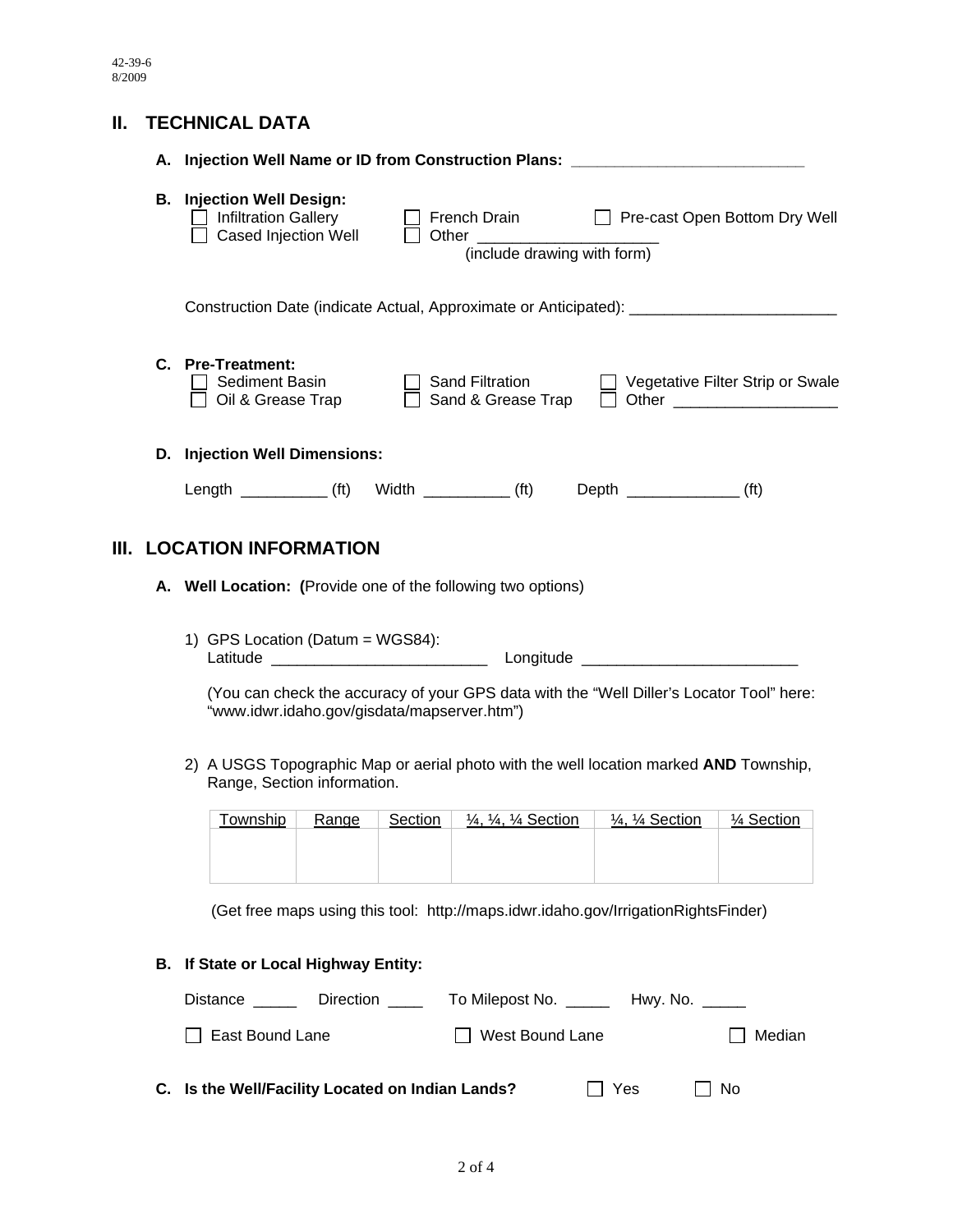### **IV. WELL OPERATION**

| A. Constituents in Waste Stream:                                                                                                                                                                                                   |                   |                   |  |  |  |
|------------------------------------------------------------------------------------------------------------------------------------------------------------------------------------------------------------------------------------|-------------------|-------------------|--|--|--|
| None                                                                                                                                                                                                                               | Hazardous wastes  | Automotive fluids |  |  |  |
| <b>Pesticides</b>                                                                                                                                                                                                                  | <b>Herbicides</b> |                   |  |  |  |
|                                                                                                                                                                                                                                    |                   |                   |  |  |  |
| B. Is the injection well part of with a contamination remediation system? $\Box$ Yes<br>No<br>If yes, please attach a copy of the signed regulatory approval for the remediation action and<br>intended use of the injection well. |                   |                   |  |  |  |
| V. ATTACHMENTS (Attach additional sheets as needed)                                                                                                                                                                                |                   |                   |  |  |  |
| Site Maps Showing Well Locations                                                                                                                                                                                                   |                   |                   |  |  |  |
| Design Plans and Other Drawings or Schematics                                                                                                                                                                                      |                   |                   |  |  |  |
| For Remediation Projects: Project Summary including Geology, Analysis Results,<br>Projection Description, Target Depth, and other applicable information.                                                                          |                   |                   |  |  |  |
| If using BMP, Name of Agency and Technical Guidance Citation                                                                                                                                                                       |                   |                   |  |  |  |
| Other                                                                                                                                                                                                                              |                   |                   |  |  |  |

### **VI. CERTIFICATION**

I certify under penalty of law that there are no discharges of hazardous substances or other fluids in amounts that may endanger an underground source of drinking water from the injection well(s) identified on this inventory form.

Additionally, I certify under penalty of law that this document and all attachments were prepared under my direction or supervision in accordance with a system designed to assure that qualified personnel properly gathered and evaluated the information submitted. Based on my inquiry of the person or persons who manage the system, or those persons directly responsible for gathering the information, the information is to the best of my knowledge and belief true, accurate and complete. I am aware that there are significant penalties for submitting false information, including the possibility of fine and imprisonment for knowing violations.

 All sections of this form must be complete and accurate. Incomplete forms will be returned to applicant. The information submitted is subject to verification by IDWR or its agents.

\_\_\_\_\_\_\_\_\_\_\_ \_\_\_\_\_\_\_\_\_\_\_\_\_\_\_\_\_\_\_\_\_\_\_\_\_\_\_\_\_\_\_ \_\_\_\_\_\_\_\_\_\_\_\_\_\_\_\_\_\_\_\_\_\_\_\_ Date Signature Signature Title

\_\_\_\_\_\_\_\_\_\_\_\_\_\_\_\_\_\_\_\_\_\_\_\_\_\_\_\_\_\_\_\_\_\_\_\_\_\_\_\_\_\_\_\_\_

Print Name